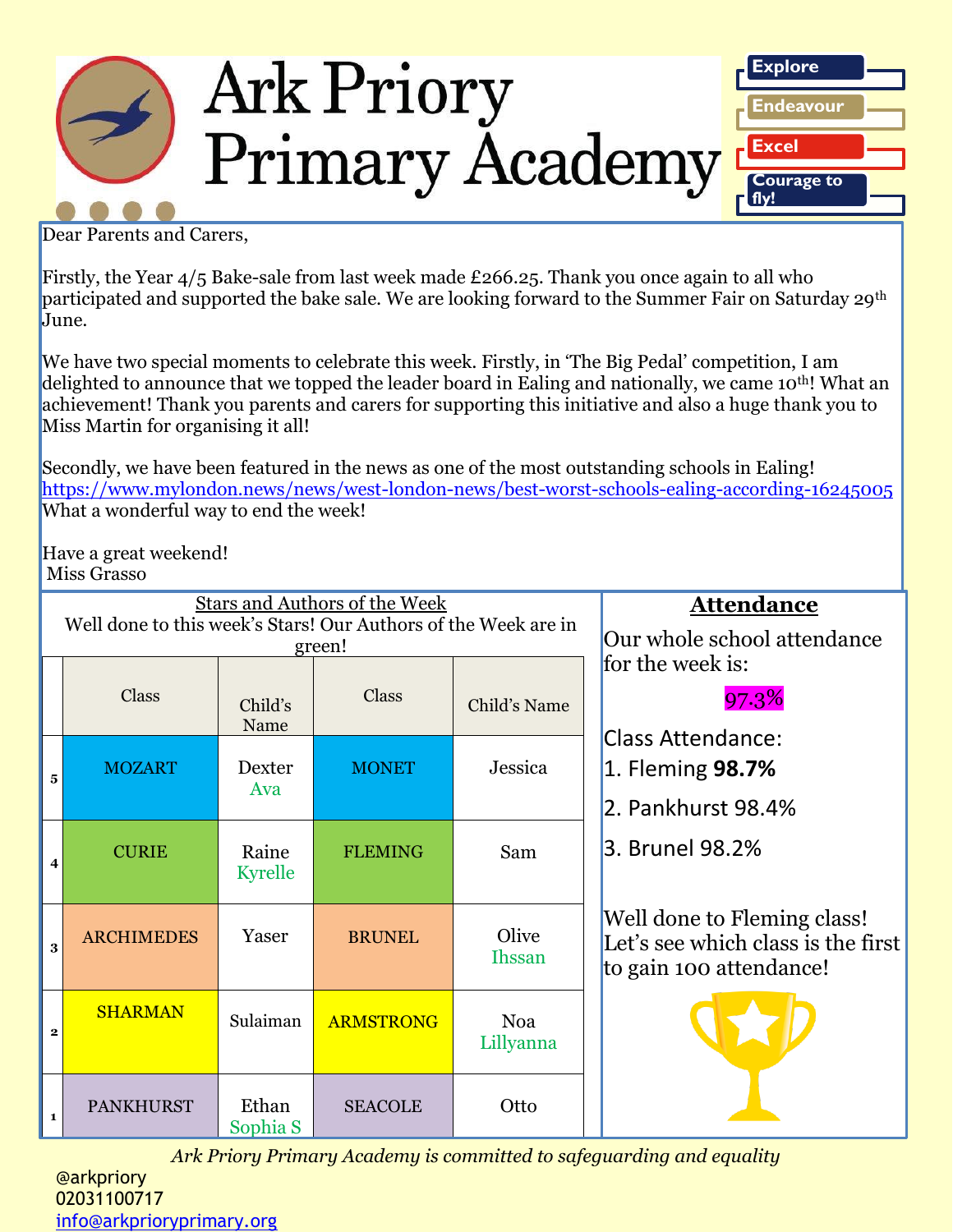# **STEM – The Rolls-Royce Project update**

We have our last STEM day for this term on the 14<sup>TH</sup> of May which also coincides with the Rolls-Royce team visiting us. We are at the end of the yearlong project run by Rolls-Royce which has been such a success. I have put a list of things we have done this year with the Rolls-Royce money.

We will hopefully be able to share some of the videos completed for the final project soon so you can all see the progress we have made.

Our spending of the prize money covered;

- 2 year license of TigTag. An online support for class. Real life contextual videos and practical experiments.
- Large order of STEM books for the library
- Royal Institution visited and also teacher CPD
- Planetarium visited
- STEM fair prizes for this year and next year
- Tortoise ordered
- Rocks ordered-used by us and two other schools
- Regular twitter/ newsletter communication
- Parent forum- 3 parents ready to come into school to discuss how STEM impacts their work
- Dream big week with the STEM fair
- Interview and monitoring of girls in each class.
- Imperial college teach year 4 and year 5
- Astronomy night
- Trips
	- o Zoo
		- o Kew gardens
		- o Science museum with workshop
		- o Chemistry- states of matter workshop
		- o Imperial College labs
		- o Pond dipping trip

#### **Safeguarding information**

If you are looking for help and advice about safer internet use, please visit the website below

<https://www.saferinternet.org.uk/advice-centre/parents-and-carers>

If you have any questions, please contact Mrs Harper, our Designated Safeguarding Lead.

*Ark Priory Primary Academy is committed to safeguarding and equality*  @arkpriory 02031100717 [info@arkprioryprimary.org](mailto:info@arkprioryprimary.org)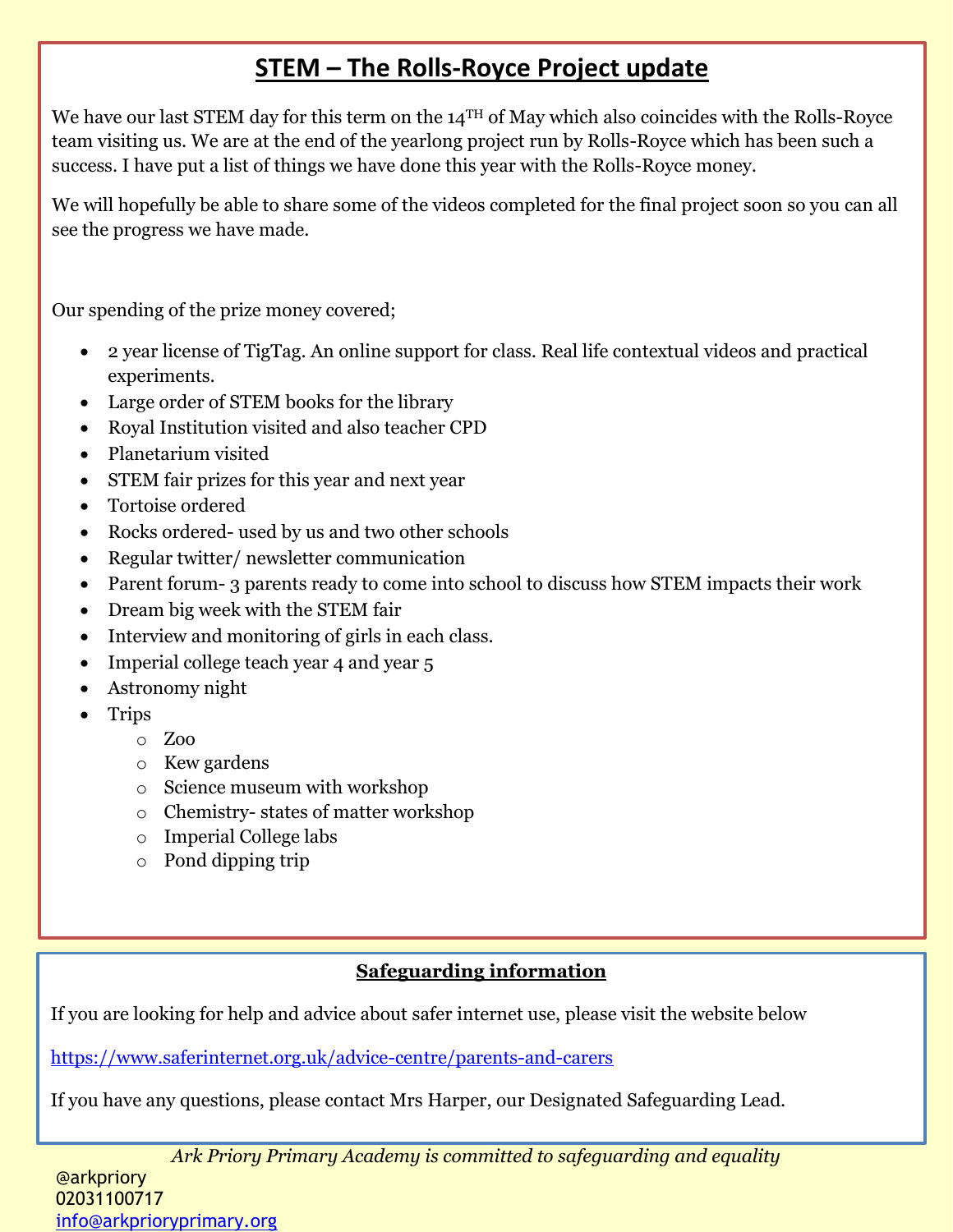*Key Dates:*

*Week beg May 7th: Parent Teacher Consultations Week beg May 20th: KS1 SATs (Year 2) 23rd/24th May: Year 4 play 'Bugsy Malone' Week beg 27th May: School Holidays*

#### **Parent's Corner:**



## *Aktiva Half Term Holiday Camp*

Aktiva will be running the May Half term holiday camp at Ark Byron. Please contact them if you would like further information. Thank you.

## **Perform !!**

Fancy winning a free term at Perform Ark Priory 7-12's class?

Perform is offering a free term of drama classes at their Ark Priory class to the first 5 people who reply with the correct answer.

#### **Who is The Queen of The Fairies in William Shakespeare's** *A Midsummer Night's Dream***?**

The first correct answer sent to [gemmapayne@perform.org.uk](mailto:gemmapayne@perform.org.uk) will win a term's free place. Your child must be aged between 7 and 12 years old. **For more information go to [www.perform.org.uk](http://www.perform.org.uk/)**

*Ark Priory Primary Academy is committed to safeguarding and equality*  @arkpriory 02031100717 [info@arkprioryprimary.org](mailto:info@arkprioryprimary.org)